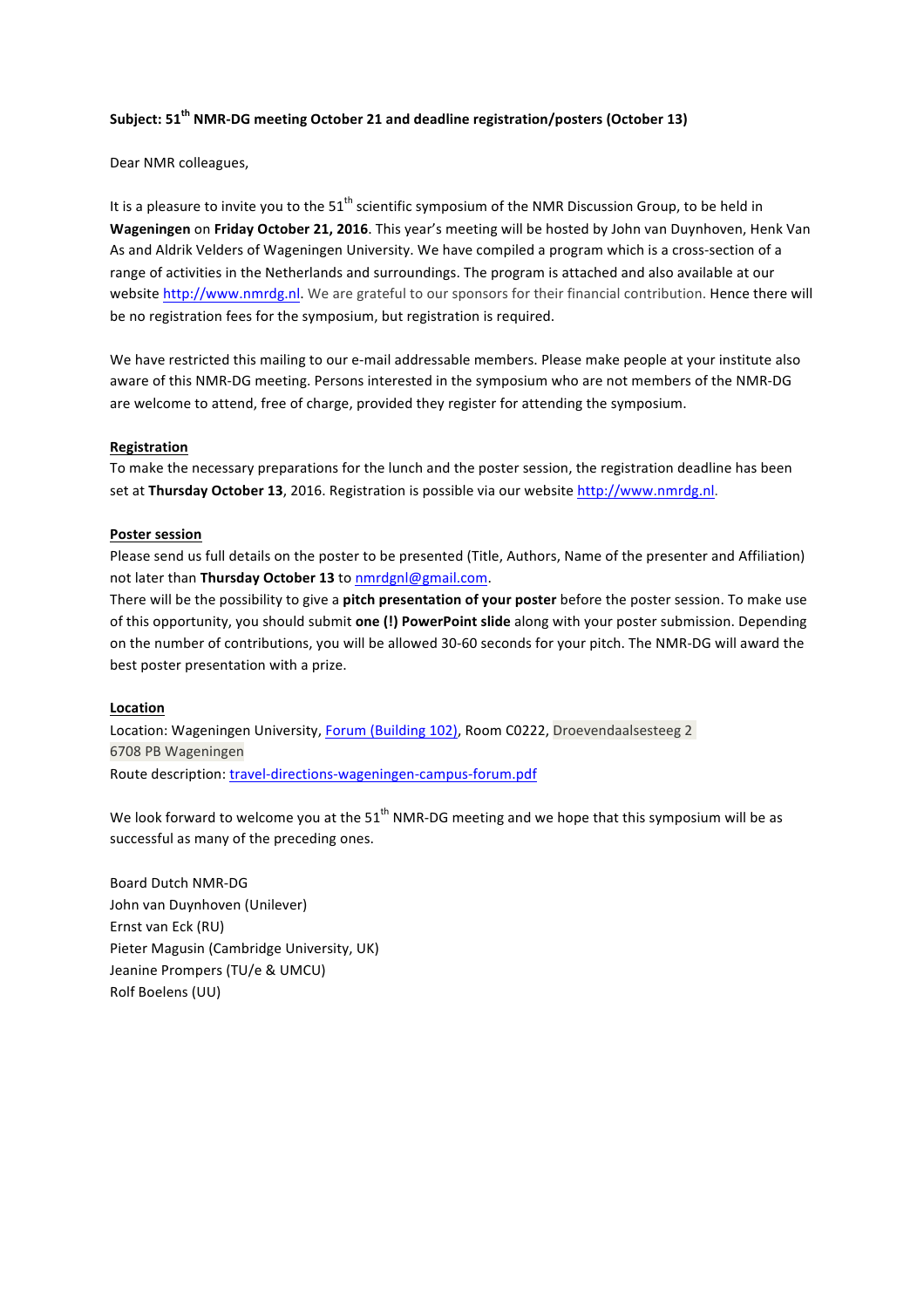# **Program 51th NMR-DG meeting**

Friday, October 21 2016 Location: Wageningen University, Forum (Building 102), Room C0222, Droevendaalsesteeg 2, 6708 PB Wageningen Route description: travel-directions-wageningen-campus-forum.pdf Hosts: John van Duynhoven, Henk Van As, Aldrik Velders (Wageningen University)

- 09.30 Reception with coffee
- 10.00 Opening and Welcome: Prof. dr. Raoul Bino, Director Agrotechnology and Food Sciences Group
- 10.05 Introduction host: Prof. dr. Aldrik Velders (Wageningen University)
- 10.15 Prof. dr. Kay Saalwächter (Martin-Luther-Univ., Halle) Characterization and function of dynamic interphases in inhomogeneous polymer systems
- 10.45 Merijn Blaakmeer (RU) Solid State NMR approach to study Ziegler-Natta catalysts
- 11.05 Ivan Corbeski (UU) Interaction of DNA repair factor APLF with core histones
- 11.25 João Medeiros-Silva (UU) <sup>1</sup>H-detection of water-inaccessible proteins *in vitro* and *in situ*
- 11.45 Poster pitches
- 12.00-13.30 Poster session and lunch buffet
- 13.30 Prof. dr. Jan Korvink (IMT & KIT, Karlsruhe) MEMS technologies enable miniaturized NMR equipment for applications in the life sciences
- 14.00 Dr. Victor Litvinov (DSM, Geleen) Strain-Induced Phenomena in Multi-Phase Polymers
- 14.20 Dr. Itamar Ronen (LUMC) Detection of changes in the creatine kinase cycle rate in the human visual cortex during visual activation with Filter Exchange Spectroscopy (FEXSY) at 7T
- 14.40 Dr. Hugo van Ingen (LU) Magnetic inequivalence revisited: the deceptively simple/complicated spectrum of a  $^{13}C$ ,<sup>15</sup>N-labeled trimethyl amine
- 15.00 Coffee break
- 15.20 Joop Enders (Praxair) tba
- 15.40 Joep van Rijn (DSM, Delft) Quantitative phosphor NMR for investigation of phospholipids in edible oils
- 16.00 Gorter Prize lecture: Mohammed Kaplan (UU) Cellular solid-state NMR on large prokaryotic and eukaryotic membrane protein complexes
- 16.30-16.35 Closure
- 16.35-17.45 Drinks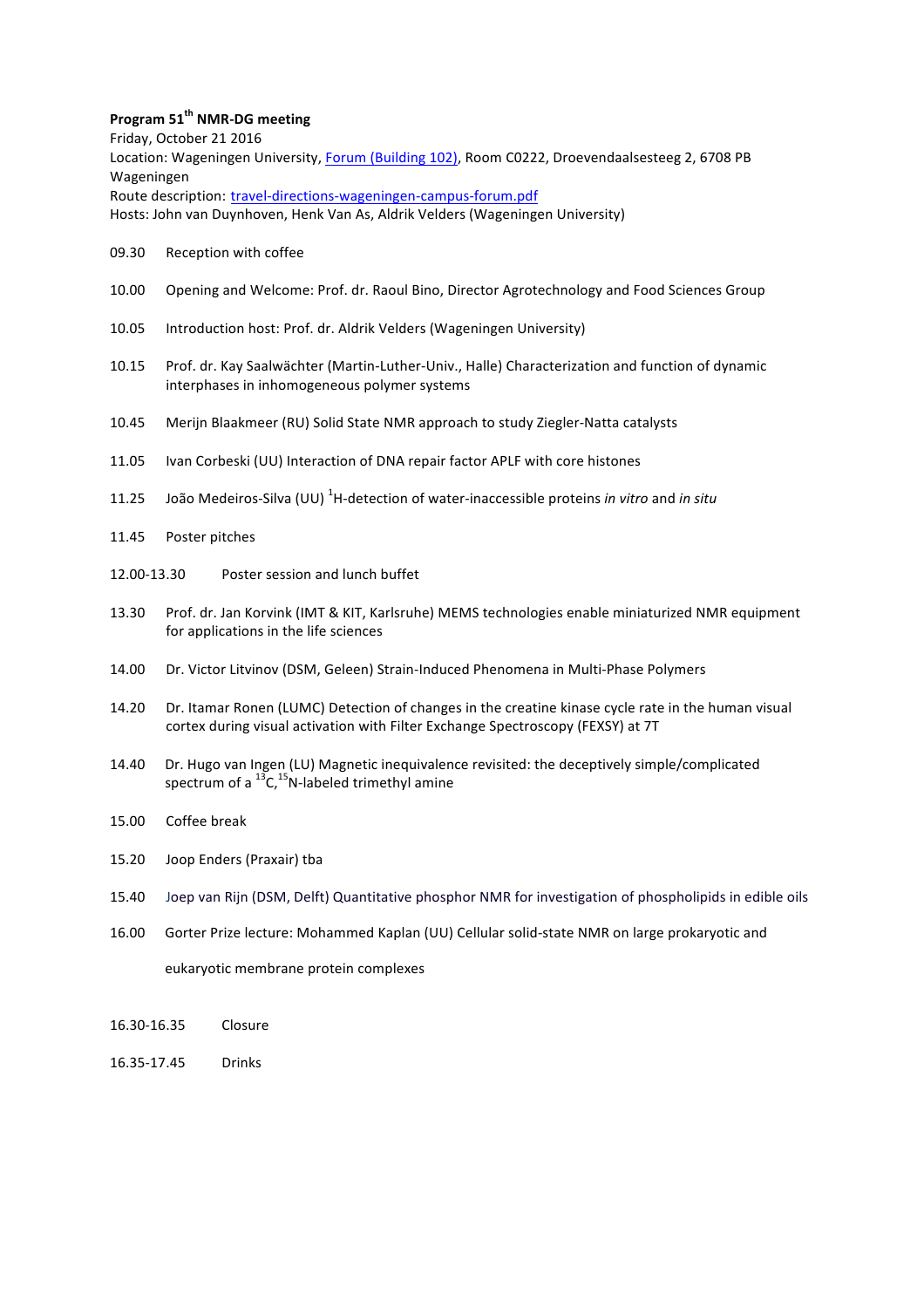# Routebeschrijving/*Route description* Wageningen Campus (Forum)

Zie achterzijde voor uitgebreide beschrijving. *For route description please see reverse side.*

#### **Bezoekadres/***Visiting address*

Forum Gebouw 102/*Building 102* Droevendaalsesteeg 2 6708 PB Wageningen